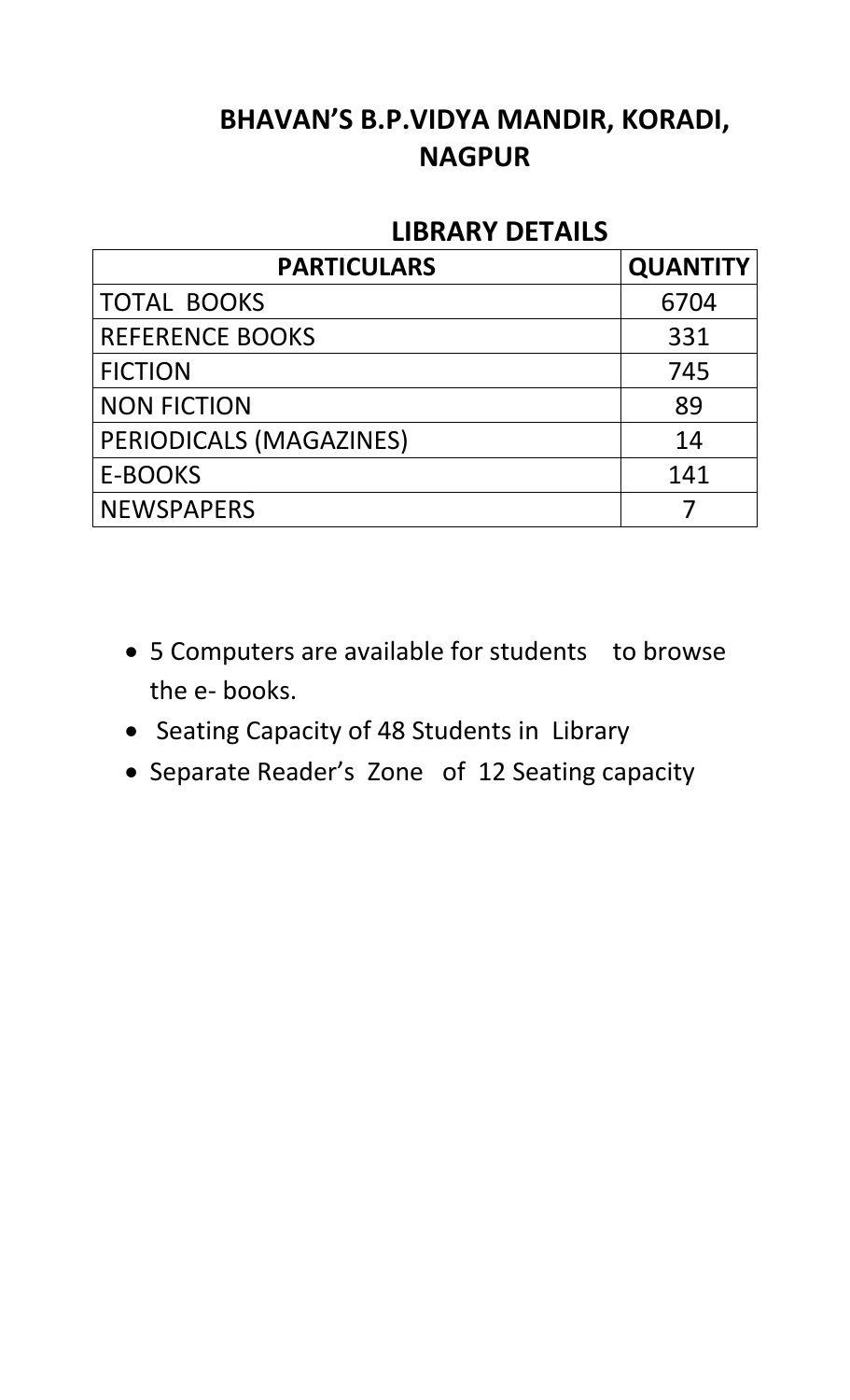#### **BHAVANS B.P. VIDYA MANDIR KORADI, NAGPUR**

### **Subject wise collection of Books**

| <b>Sr</b>    | <b>Subject</b>                  | No. of         | No. Of         |
|--------------|---------------------------------|----------------|----------------|
| No.          |                                 | title          | <b>Copies</b>  |
| $\mathbf{1}$ | <b>ART AND CRAFT</b>            | 33             | 33             |
| 2            | <b>ASTRONOMY</b>                | 37             | 37             |
| 3            | <b>BIOGRAPHY</b>                | 326            | 337            |
| 4            | <b>BUSINESS</b>                 | 6              | 6              |
| 5            | <b>CIVICS</b>                   | 11             | 15             |
| 6            | <b>COMMUNICTION</b>             | $\mathbf{1}$   | $\mathbf{1}$   |
| 7            | <b>COMPUTER</b>                 | 19             | 22             |
| 8            | <b>CULTURE</b>                  | $\mathbf{1}$   | 10             |
| 9            | <b>DANCE</b>                    | $\mathbf{1}$   | 1              |
| 10           | <b>ECONOMICS</b>                | 5              | 7              |
| 11           | <b>EDUCATION</b>                | 18             | 283            |
| 12           | <b>ENGLISH</b>                  | 221            | 239            |
| 13           | <b>ENVIRONMENT</b>              | 30             | 33             |
| 14           | <b>ENGLISH LITERATURE</b>       | 2839           | 3469           |
| 15           | <b>FOOD</b>                     | $\mathbf{1}$   | $\mathbf{1}$   |
| 16           | <b>GENERAL KNOWLEDGE</b>        | 178            | 191            |
| 17           | <b>GEOGRAPHY</b>                | 44             | 45             |
| 18           | <b>HEALTH</b>                   | 20             | 25             |
| 19           | <b>HINDI</b>                    | 238            | 249            |
| 20           | <b>HISTORY</b>                  | 76             | 84             |
| 21           | <b>LIFE SCIENCE</b>             | $\overline{4}$ | $\overline{4}$ |
| 22           | LEADERSHIP                      | $\overline{2}$ | $\overline{2}$ |
| 23           | <b>MARATHI</b>                  | 179            | 207            |
| 24           | <b>MATHEMATICS</b>              | 101            | 112            |
| 25           | <b>MANAGEMENT</b>               | 7              | 7              |
| 26           | <b>MEDICINE</b>                 | 7              | 7              |
| 27           | <b>MUSIC</b>                    | 12             | 13             |
| 28           | <b>PUZZLE</b>                   | 20             | 84             |
| 29           | <b>PSYCHOLOGY</b>               | 7              | 7              |
| 30           | <b>PHILOSOPHY</b>               | 28             | 28             |
| 31           | <b>OUIZ</b>                     | 137            | 160            |
| 32           | <b>REFERENCE</b>                | 316            | 331            |
| 33           | <b>SPORTS</b>                   | 73             | 79             |
| 34           | SPIRITUAL /RELIGION             | 68             | 70             |
| 35           | <b>SOCIAL SCIENCE</b>           | 6              | 6              |
| 36           | <b>SCOUT AND GUIDE</b>          | $\overline{4}$ | $\overline{4}$ |
| 37           | <b>SELP HELP/MOTIVATIONAL</b>   | 41             | 42             |
|              | <b>BOOKS</b>                    |                |                |
| 38           | <b>SCIENCE</b>                  | 183            | 186            |
| 39           | <b>SANSKRIT</b>                 | 54             | 104            |
| 40           | <b>TRANSPORTATION</b>           | $\overline{2}$ | $\overline{2}$ |
| 41           | <b>TECHNOLOGY</b>               | 15             | 15             |
| 42           | <b>TEACHING</b>                 | 8              | 8              |
| 43           | <b>TEXTBOOKS</b> (All Subjects) | 67             | 71             |
| 44           | <b>YOGA</b>                     | 7              | 9              |
| 45           | <b>ZOOLOGICAL SCIENCE</b>       | 58             | 58             |
|              | <b>Total</b>                    | 5511           | 6704           |